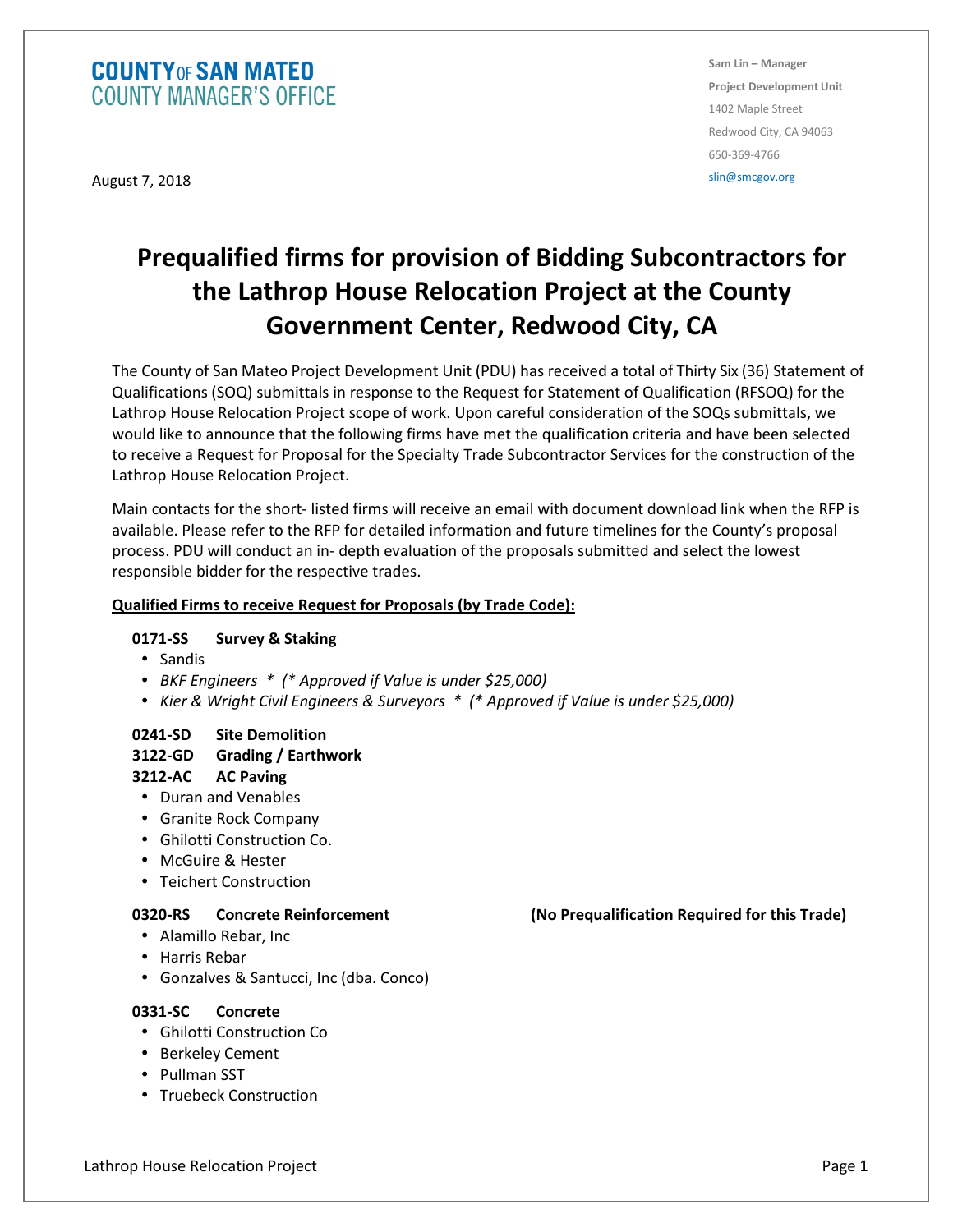#### **0550-MM Miscellaneous Metals**

- C.E. Toland & Sons
- Westco Iron Works
- Viking Steel
- *Summit Steel \* (\* Approved if Value is under \$25,000)*

#### **0611-RC Rough Carpentry**

- Magnum Drywall
- Truebeck Construction
- *Boyett Construction \* (\* Approved if Value is under \$25,000)*
- *Daley's Drywall \* (\* Approved if Value is under \$25,000)*
- *Performance Contracting Inc \* (\* Approved if Value is under \$25,000)*

#### **0991-PT Painting**

- Monticelli Painting
- Jerry Thompson & Sons Painting
- Valdez Painting, Inc
- Pyramid Painting
- California Drywall
- Magnum Drywall
- *Boyett Construction \* (\* Approved if Value is under \$25,000)*
- *George E. Masker, Inc \* (\* Approved if Value is under \$25,000)*

#### **1344-MR House Relocation**

- Fisher Brothers House Moving Co, Inc
- N.D. Montogomery Contractors, Inc

#### **2200-FP Plumbing Assemblies**

- Accel Air Systems, Inc
- ACCO Engineered Systems, Inc
- Critchfield Mechanical
- J.W. McClenahan Co.

#### **2600-EL Electrical Assemblies**

- Atlas/Pellizarri Electric
- CSI Electric
- Decker Electric
- Intermountain Electric Company
- Prime Electric

#### **3216-SC Site Concrete**

- Ghilotti Construction Co.
- McGuire & Hester
- Berkeley Cement
- Casey-Fogli Concrete Contractors, Inc

- Cee-Gee Parking Lot Striping Inc.
- Centerline Striping Co., Inc
- Chrisp Company

- Crusader Fence
- Interstate Fence Co, Inc
- AAA Fence Co, Inc

Lathrop House Relocation Project Page 2

**3217-ST Striping (No Prequalification Required for this Trade)** 

**3231-FG Fences & Gates (No Prequalification Required for this Trade)**